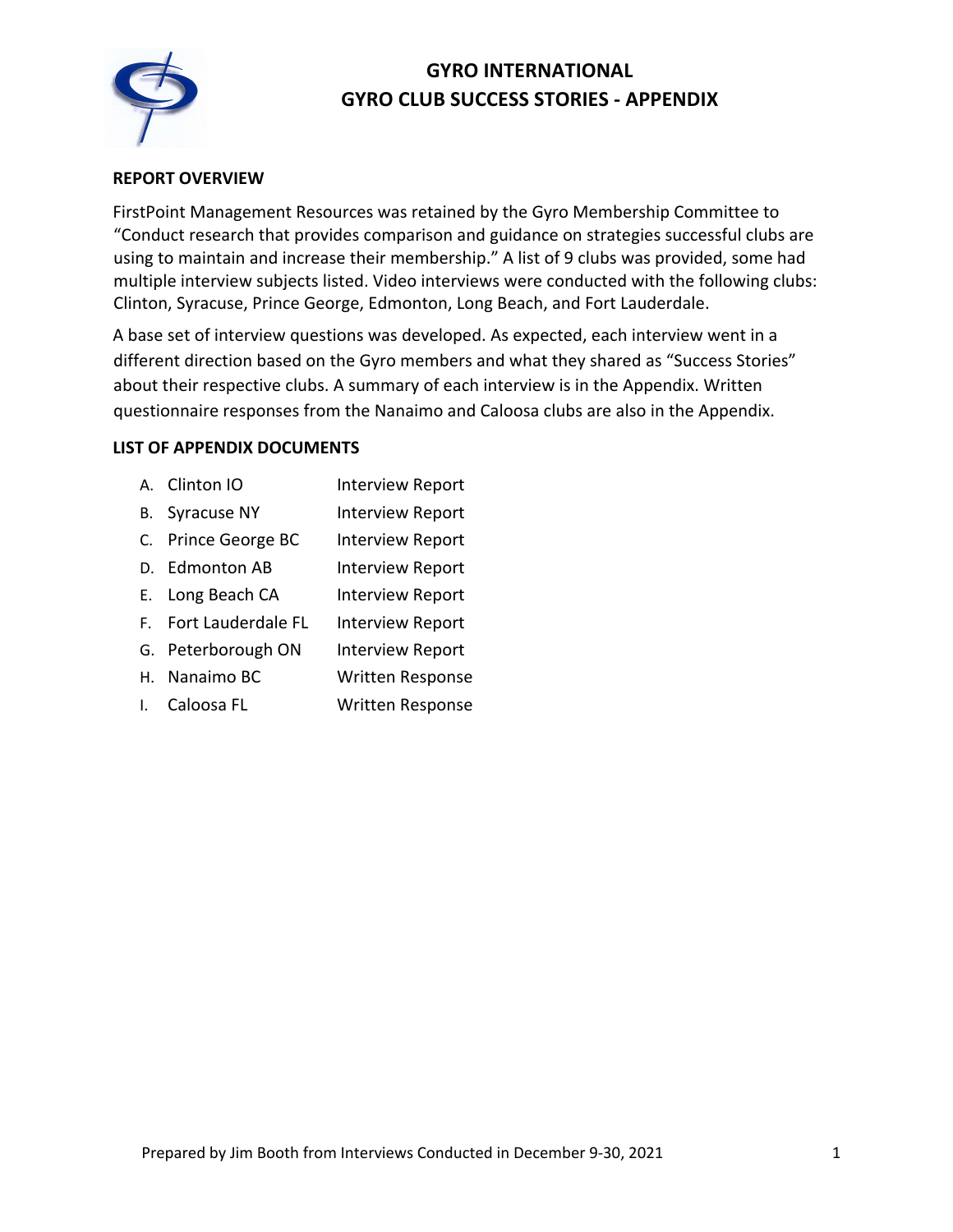

## **APPENDIX - A**

## **CLINTON** – Greg Farwell, Dec 3 – Mike Schult, Dec 8

USP – Club owns its own building in recreation area on river. Meetings revolve around the clubhouse.

MEETING STRUCTURE – Seasonal, Spring through Fall (April-November). Club meets weekly on Monday evenings. Some travel by boat and some by car. Drinks and dinner, no program. Christmas party includes spouses, otherwise no women. Unofficial spontaneous gatherings of small groups at restaurants over winter but not an official Gyro event.

PHILOSOPHY - Club meetings are an extension of the weekend. Cooking committee has assignments and members take turns cooking.

MEMBERSHIP – Stays steady at 48-50. Have not added a new member in 6 or 8 years but member ages range from 20s to 80s.

STRATEGY – Guests are invited to visit as a part of fundraisers to improve the property (raffles). Get a sense after one or two visits whether the guest is a fit for Gyro. Membership recruitment responsibility falls to everyone – not specific to an individual within the club. Retention is very high unless a member moves away or passes away. Gyro considered a professional organization, but community is mainly blue collar. All types of men belong.

PROCESS – Members evaluate potential members for fit. If evaluation is positive the potential member bring them to 3 meetings so they can meet other club members and get to know them. If they fill out application, they skip the next meeting so others can discuss their membership.

WOMEN – Not invited to any meetings. Only exception is Christmas Dinner. (At one point there was a summer event, but spouses did not have strong interest in attending so that event was dropped).

### KEY TIPS FROM CLINTON:

- *Always be recruiting* members encouraged to always be on the lookout for guests to invite
- *You don't join Gyro for business* gatherings are purely social with no direct business focus or community project or fundraising focus.
- *Recruit within 10 years of your age*  70-year-old members are not going to be able to recruit a 30something members but a 40something member might have better luck.
- *Recruit based on similar interests*  for Clinton: outdoors, boating, hunting/fishing, home cooking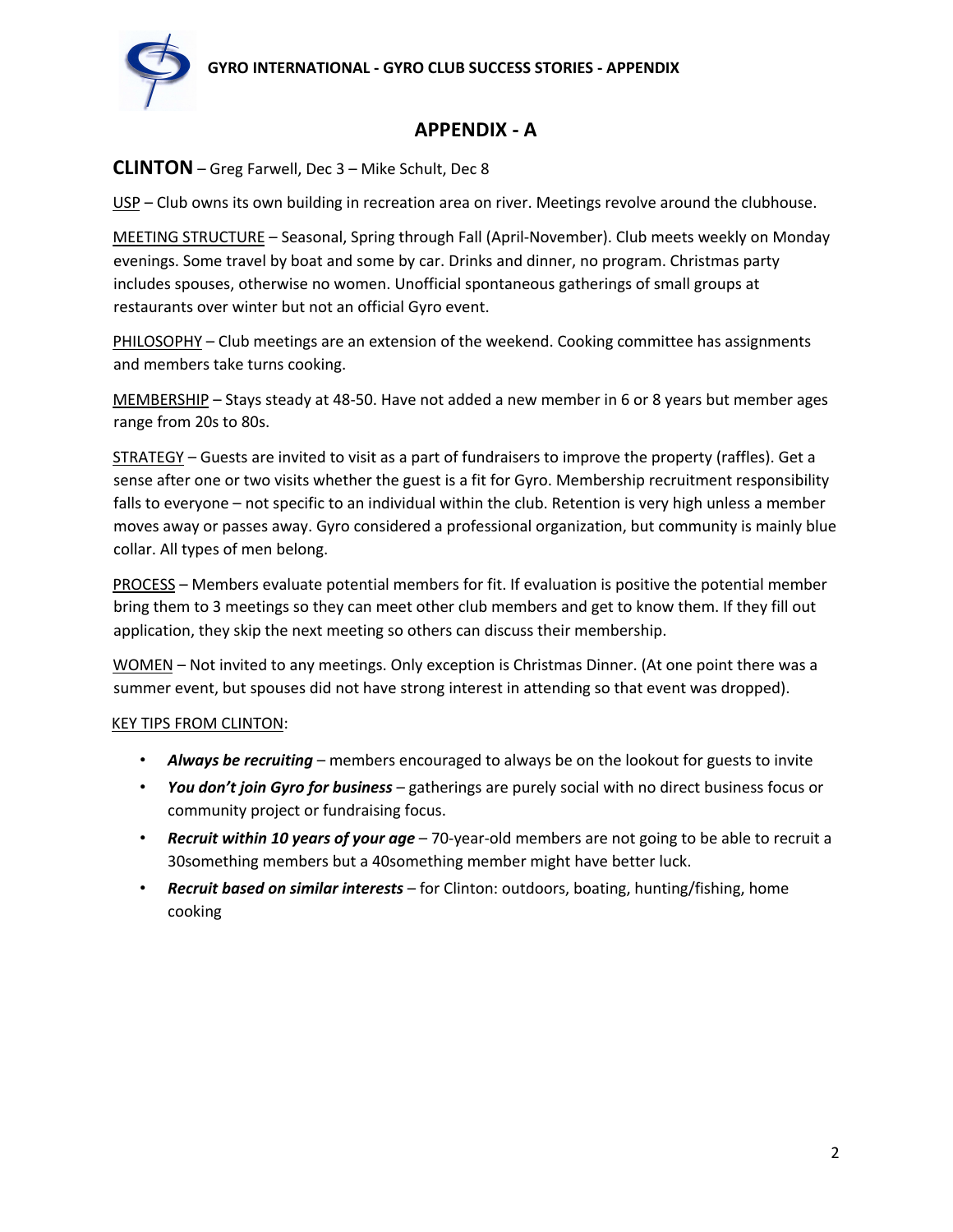

## **APPENDIX - B**

## **SYRACUSE** – Eric Will II, Dec 8

USP – Largest club. 4 Membership Categories. Stick to founder's vision.

MEETING STRUCTURE – Year-round. Monday lunch meeting except first Monday which is a dinner meeting.  $3<sup>rd</sup>$  Thursday evening is "director's meeting" where business is discussed – like membership approval. Meetings held in Century Club. Lunch meetings have dropped from 20-25 for lunch to less than 10. Dinner meetings dropped from 25-30 to 15-20. Directors meeting jumped from 15-30/40. That meeting is the most casual. Just had a black-tie event celebrating Syracuse club centennial. Spring fishing/golf outing moved to fall and attendance jumped. Will stay in fall from now on. Other various gatherings – ballpark, etc. Some spontaneous gatherings.

PHILOSOPHY – Stick with the simple brilliant premise of the original 3 founders. Gyro is a refuge and is focused on relaxing and building friendships.

MEMBERSHIP – In all classes, 92 members. Offer 4 categories of membership: Honorary members are for men who have been Gyro members at least 50 years and is free. Senior members are at least 70 years old and have been Gyro members 35 years or longer. Regular members are typical Gyro members. Non-Resident members have relocated but want to remain affiliated with the club – deep discount in dues. Member ages range from 30s to 90s.

STRATEGY – Don't accept just anybody as a member. You'll create a revolving door. Have a slower guest introduction and membership approval process. They have intentionally slowed the membership recruitment process to focus more on getting existing members engaged. At present about 40% of members are very active and attend most events. Another 40% are somewhat engaged and occasionally attend events. 20% of members never attend. Syracuse is focused on this group to try to engage them at a higher level.

PROCESS – Membership recruitment process document is attached. Do not support promotion or attendance of international conferences or hosting conferences. They are focused on their club and are stressing the value of being engaged. Recycling older presidents and trying to groom some of the younger members to take charge, (younger men are more engaged with family and not as available for Gyro leadership).

WOMEN – Women are not members and are not invited to most weekly meetings but are included in special events like the recent black-tie gala celebrating the club's centennial.

### KEY TIPS FROM SYRACUSE:

- *Stick to the founder's concept* Gyro is for fun, not philanthropy. Focus on building friendships.
- *Get members more engaged* figure out why some members aren't engaged and make a special effort to get them involved. The real benefit of Gyro comes from engagement.
- *Slow down the recruitment process*  The club is better off making sure the potential member is a good fit for Gyro and gets along well with other club members.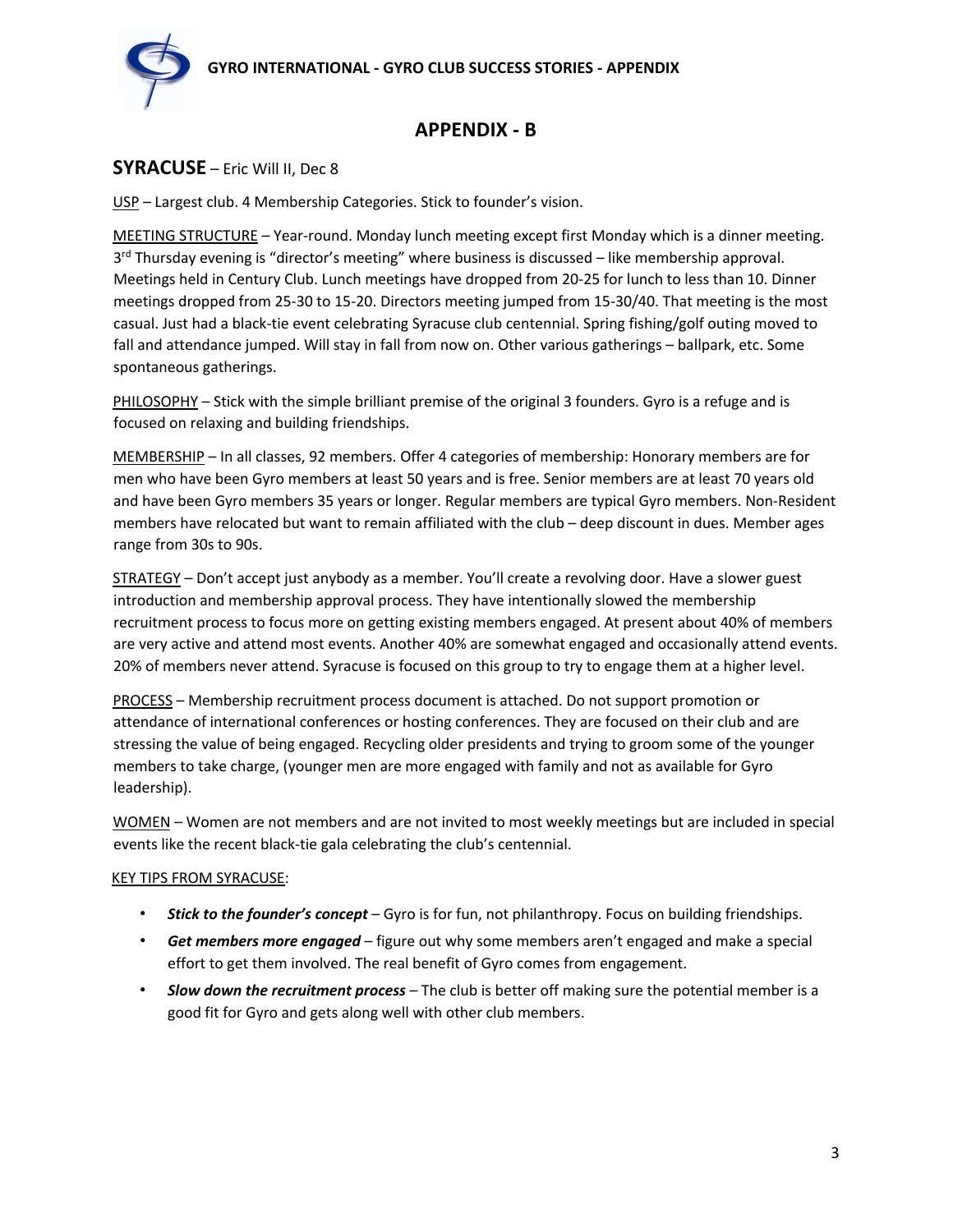

# **APPENDIX - C**

## **PRINCE GEORGE** – Paul Williams & Trevor Slaney, Dec 11

USP – Close focus on connection among members.

MEETING STRUCTURE – Seasonal fall through spring with summers off.

PHILOSOPHY – Small ask is a big draw. Low level of membership responsibility, big focus on friendship and fun.

MEMBERSHIP – Club started to age out about 20 years ago. When Trevor was recruited, club members were two generations older than him. Welcoming and mentoring and younger people recruiting their friends has dropped the club's average age from the 70s to the 60s.

STRATEGY – "Young members feed themselves. The new members grow the club." One of the club's newest members just challenged everyone to bring a guest – looking for full participation to grow the club. Members encouraged to stop being so picky – get to know new members better after they join, don't keep them out because you don't know them yet. Use split raffles like "Chase The Ace" to provide fun and fundraising.

PROCESS – Most guests at meetings are from members who have been in Gyro less than 5 years. Invite groups of young people at the same time so they don't feel out of place. Changing constitution to accommodate unmarried (widowed) members. Right now spouse attendance is required for one meeting a year.

WOMEN – Invited to select social events – installation, Christmas party, concert night, Valentine's event, garden party.

### KEY TIPS FROM PRINCE GEORGE:

- *Don't be so picky* know guests just good enough to judge them as a fit for the club, then get to know them more deeply after they join
- *Small ask is a big draw* Gyro's lack of community obligation, philanthropy, and focus on fun and friendship is very different than other clubs and needs to be stressed
- *Young members feed themselves*  Once you have a few younger members who feel welcome (relatives of Gyro members is a good place to start) they will recruit more friends their own age.
- *Focus on connection among members*  Make sure members are engaging in conversations during meetings, follow up by phone with those who haven't been to meetings in a while, carpool or give rides to those who are not comfortable driving at night.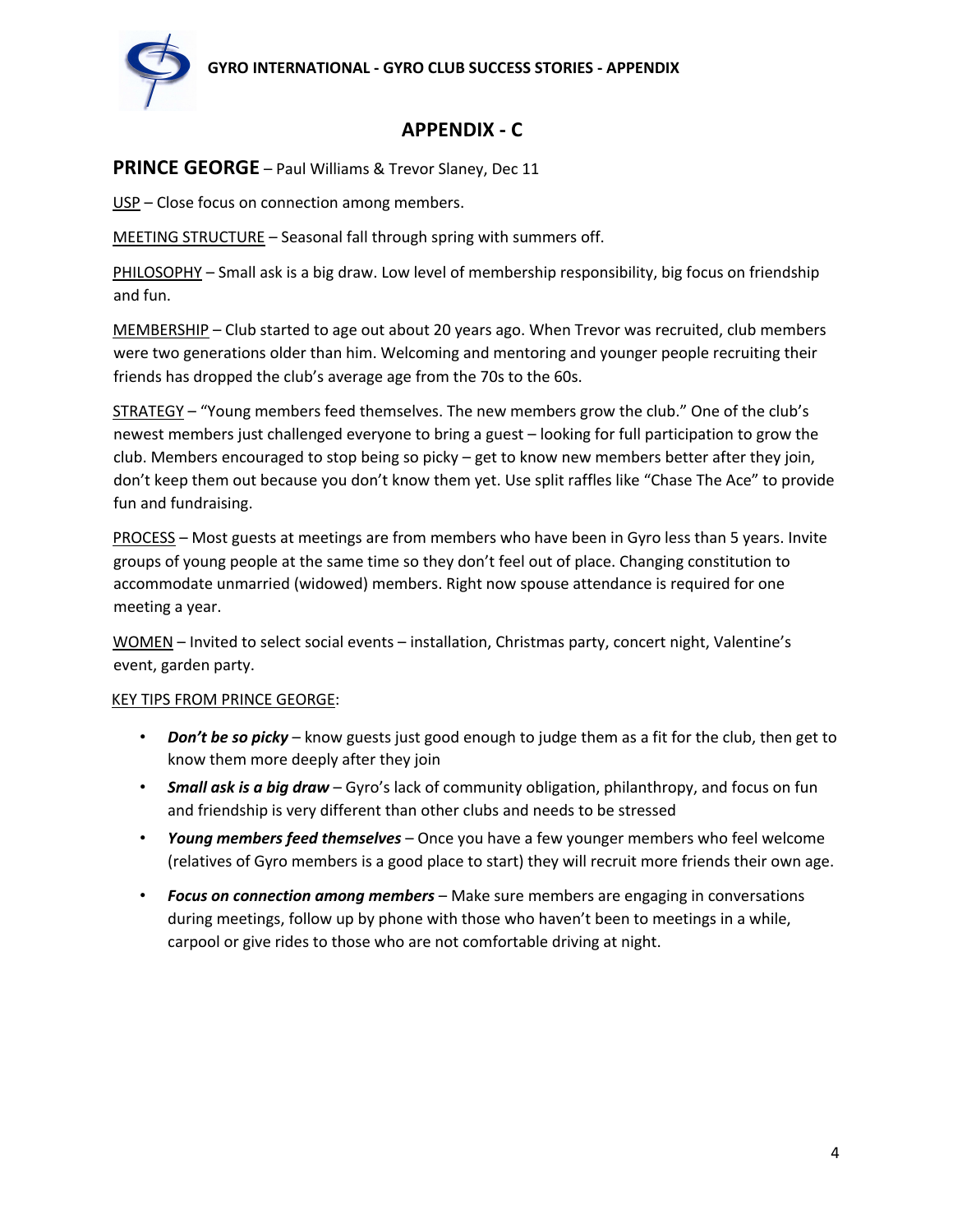

## **APPENDIX - D**

## **EDMONTON** – Dunc Mills, Ron Trant, Fred Schulte, Dec 20

USP – Philanthropy and community involvement. Club chaplain.

MEETING STRUCTURE – Year-round, twice per month with some special events.

PHILOSOPHY – Have fun while giving back. Programming drives engagement.

MEMBERSHIP – Club has 54 members. Meet on first and third Tuesdays. About 25 meetings per year. Some meetings are with spouses (Christmas, Valentines, Installation, Racetrack are all couples events).

STRATEGY – History of club is to respond to community need to support youth exercise. Club build many playgrounds and beach recreation in its early days. Established a scholarship fund at Univ. of Alberta. Club uses a hockey card fundraiser to generate discretionary funds. Meeting location varies between golf clubs and university clubs. Two other clubs in area.

PROCESS – Multi-pronged process of potential member identification. Members reach out to their contacts through clients, friends, family, work, golf, gym or other personal connections. Speakers for programs are always needed and sometimes the speakers become interested in Gyro after speaking there. Member responsible for lunch speaker also calls all club members to determine whether they will be at the meeting in order to give an accurate guarantee. Chaplains receive free club membership and support club members through hospital and home visitation.

WOMEN – Gyrettes have their own constitution and Bylaws and meet separately on alternating weeks.

### KEY TIPS FROM EDMONTON:

- *Get members involved* new members are involved in program planning and leadership very quickly and participation of members is tracked so that nobody is overburdened with doing too much.
- *Foster a sense of ownership*  new members need to feel like they are highly invested in the club and its activities. Sponsor has a big responsibility to ensure engagement.
- *Programs and events*  members are responsible for finding speakers and there is great variety of speakers and topics. This novelty always keeps members guessing.
- *Active Independent Gyrettes*  create opportunities for immediate spouse connection with guests.
- *Concentrate on 50+*  retired or near retirement aged guests are the most likely to convert and don't have as many family and job-related responsibilities.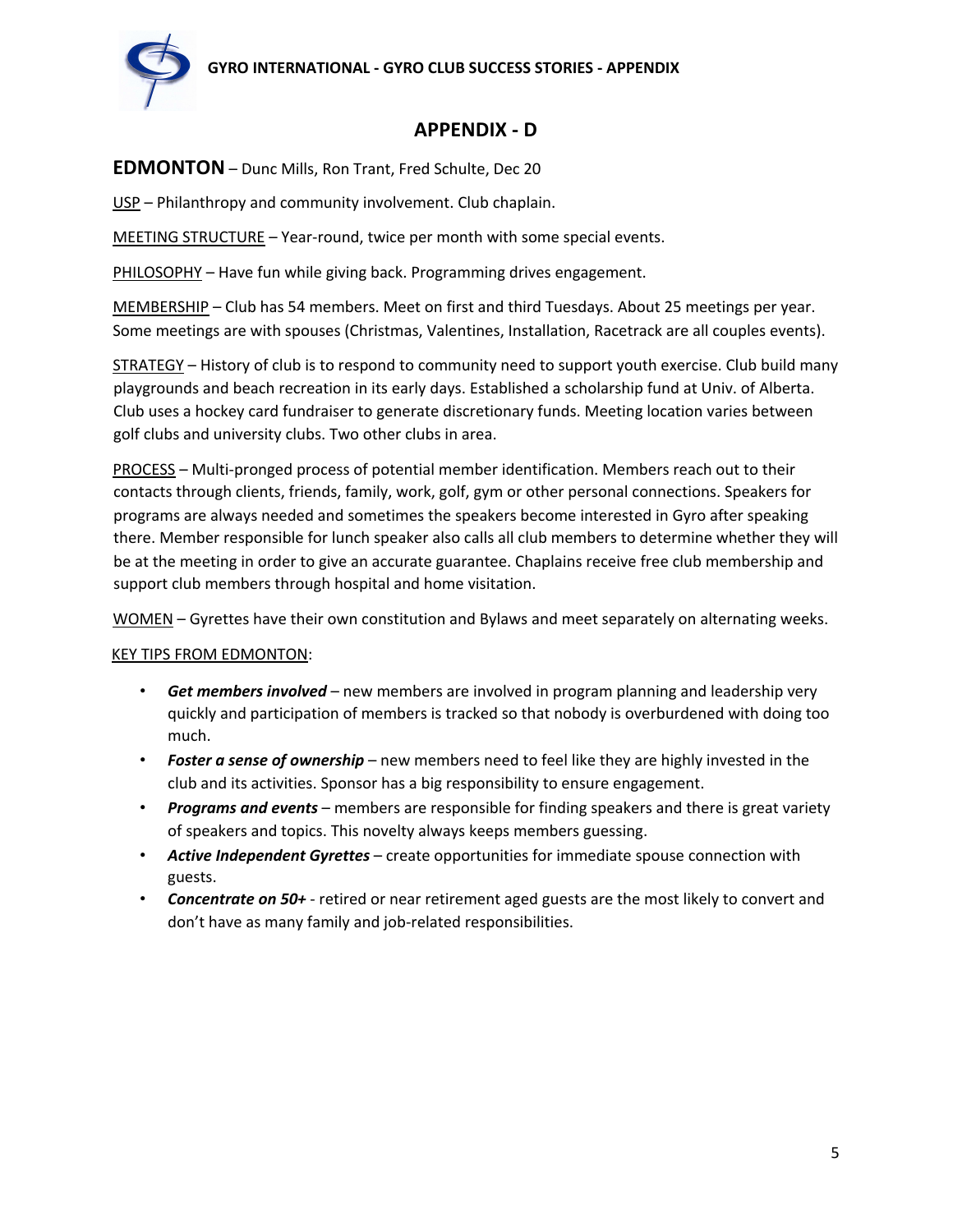

# **APPENDIX – E**

## **LONG BEACH** – Rick Adams and Patrick Mahoney, Dec 20

USP – Club membership limited to no more than 40.

MEETING STRUCTURE – Limited club size facilitates meeting in the homes of members 6 times per year for stag meetings. Social events are held on Friday in alternating months. Reception, business then dinner. Business portion is very short.

PHILOSOPHY – Club must stay small enough to facilitate meeting in the homes of members. Maintain a waiting list for members when needed

MEMBERSHIP – Limited to 40 or less. Connection to country club created a "club within a club" structure and people wanted to join based on exclusivity. Less reliance on country club now, but still high percentage of club membership. 25% under 50. Youngest member 28.

STRATEGY – Careful vetting of potential members to make sure the fit with existing members is very strong. Reliance on children/grandchildren of members to introduce a balance of younger members. Young members take over recruiting.

PROCESS – Club has low turnover and maintains prospective member contacts through members. When there a member moves away or passes away members have guests who are ready to attend and be vetted by other members.

WOMEN – Not invited to Wednesday stag meetings but 3-4 will attend to help prepare dinner. Invited to all events – this occurs in alternating months.

### KEY TIPS FROM LONG BEACH:

- *Limit club size* original intent was to keep club membership small enough to host an event in a private member home. That is still possible for most members today.
- *Country Club affiliation* one element that kept the club membership strong was a direct affiliation with a country club. Perception of exclusivity kept demand high for membership.
- *Use children/family of members*  the gateway to the next generation is recruiting or inviting children of Gyro members. Younger members, once recruited, will recruit additional younger members.
- Make it fun circle of friendship and fun is the core of Gyro.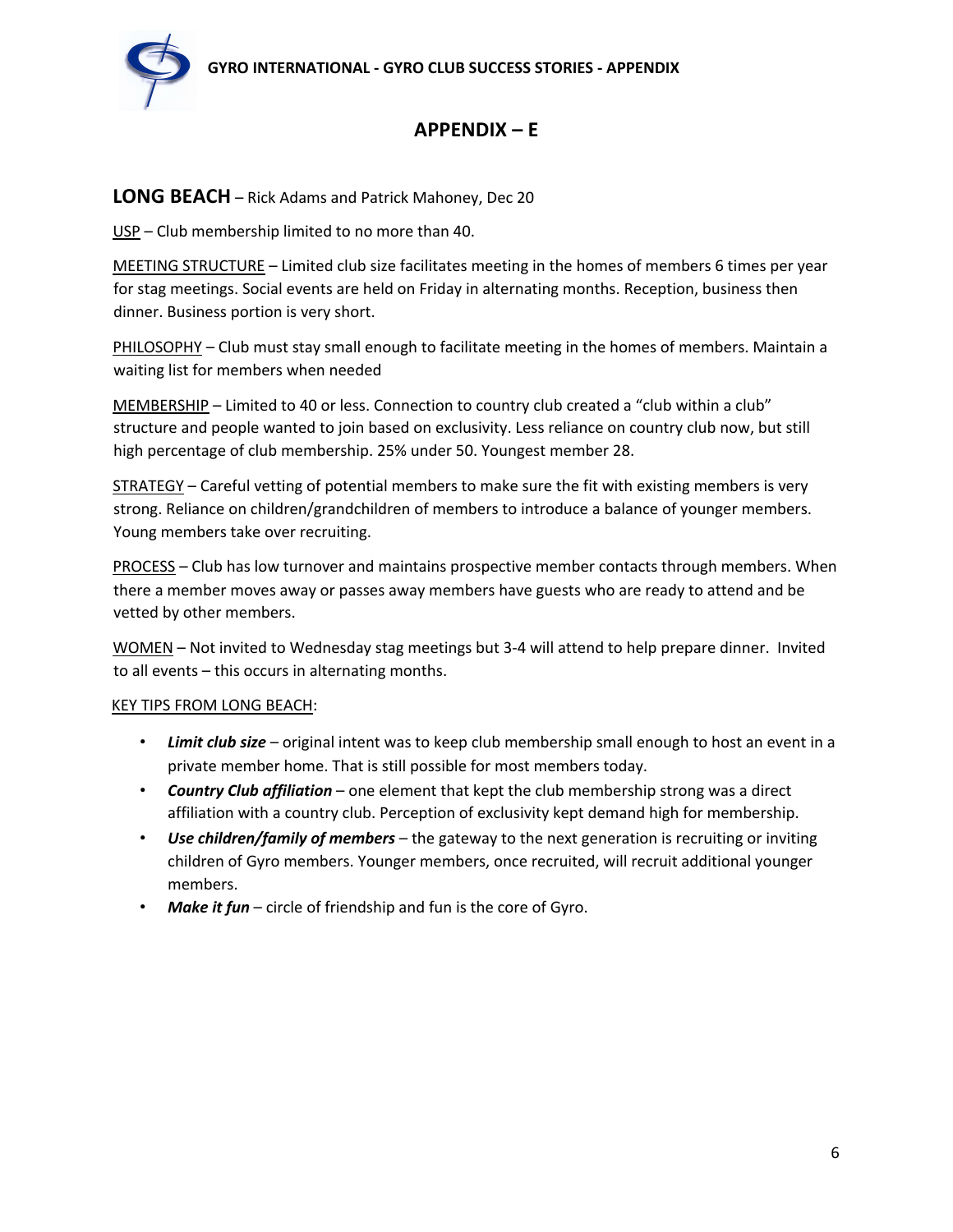

# **APPENDIX - F**

## **LAUDERDALE** – David Vlazny, Dec 27

USP – Informal meetings are the most popular.

MEETING STRUCTURE - Party at home of a member (disrupted by COVID), meetings on 2<sup>nd</sup> Tuesday or Thursday at restaurant (business meeting & less popular), last Wednesday lunch – informal and very popular with members from a networking standpoint.

PHILOSOPHY – Need to get out of comfort zone to recruit new members – (existing members may resist adding new members because they are comfortable with current members.)

MEMBERSHIP – Between 10 & 15. Last new member added 2 years ago. Had several guests lined up as potential members prior to COVID. All plans on hold until this phase of COVID has passed.

STRATEGY – No special training program or designated person for membership. If a member clicks with someone and they think they would be a good Gyro member, they bring them to an event as a guest. Club has been engaged in district events and awareness level with international is higher. Very high praise for Steve Anderson and his enthusiasm for Gyro. Having him engaged helps inspire the club.

PROCESS – Creating fun parties and events helps retain current members and attract new ones. Worked to keep politics out of the discussion – (very politically charged since COVID).

WOMEN – Gyrettes very involved and appreciated for their work preparing in-home parties for the club. No special outreach for women, persons of color, or LGBTQ. Members are looking for very social people who are a fit. If they happen to be a minority, that's fine.

### KEY TIPS FROM FT LAUDERDALE:

- *Don't resist new member recruitment* members who have become very comfortable with current club members need to support new member recruitment. Natural inclination is to leave things comfortable.
- *Go after very social members* some people just aren't social. Those who are, tend to be better candidates for Gyro membership and fit in better with the group.
- *Parties and fun events matter*  members take turns creating fun social events. These events are the real spirit of Gyro.
- *Call Steve Anderson*  for clubs looking for a boost or an injection of Gyro enthusiasm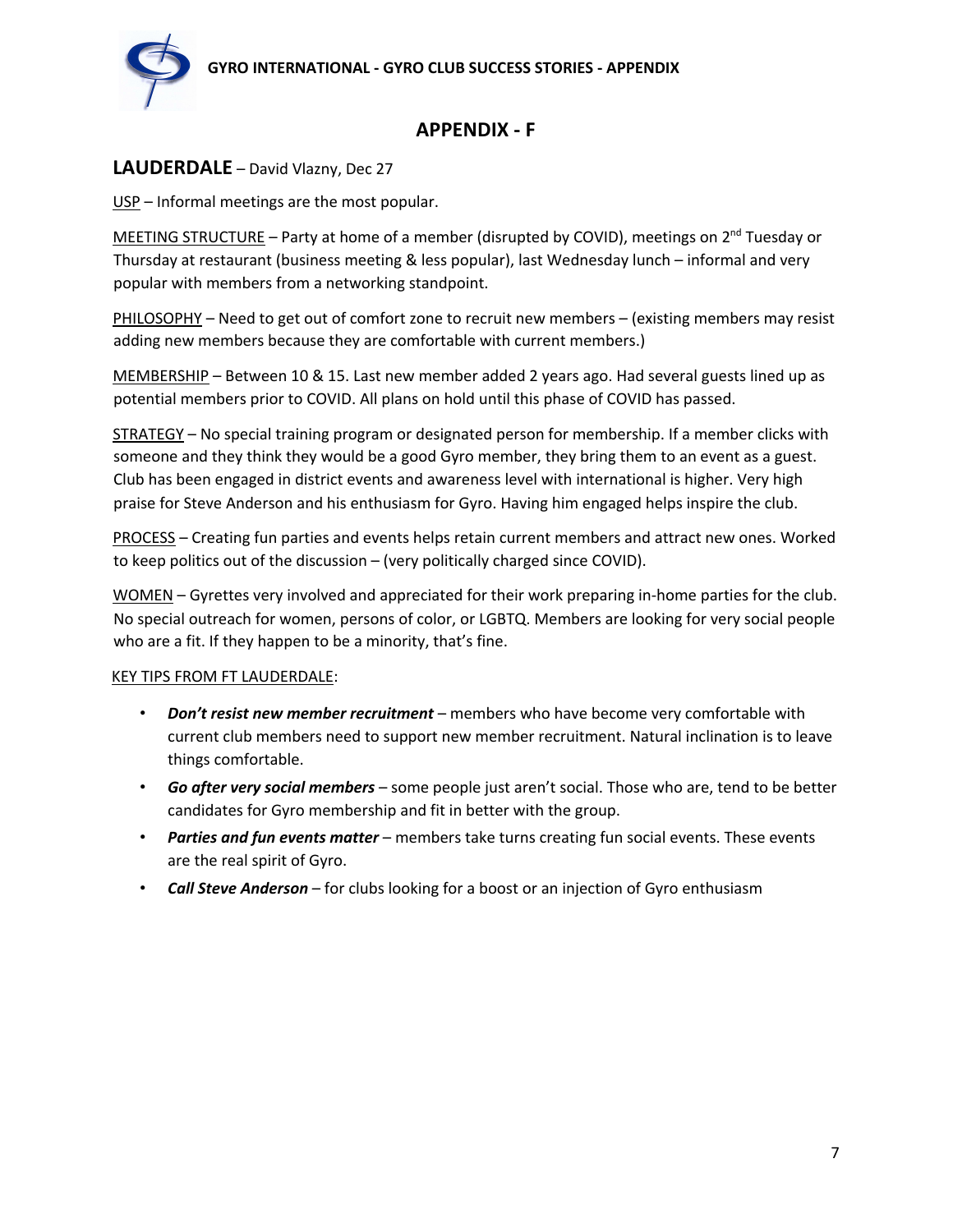

## **APPENDIX - G**

## **PETERBOROUGH** – Dan Bliss, Dec 30

USP – Club is structured around business connections, specifically in construction industry.

MEETING STRUCTURE – Year-round. Monthly business meeting at restaurants or catering area plus one monthly fun event. Gyrettes meet separately once per month.

PHILOSOPHY – Club still has two members that are in it for fun only but the rest have been recruited so that they can receive non-competitive business referrals within the club. This helps retain members.

MEMBERSHIP – Currently at 21. Youngest member in his late 20s. Business startups in construction and related trades are key target. New business referrals keep members engaged. Fun is a central component. Very active Gyrettes help spouses engage and feel welcomed right away.

STRATEGY – They call it "building a house." Members are recruited to fit into each facet of home/commercial construction. This allows members to refer business to each other during meetings. Competitors are not recruited. Club does not have a great retention record with members who are not part of this scheme – only two left and they are long-time members.

PROCESS – Very high degree of specific targeting by job/occupation/company. Each member fits into some facet of construction or provisioning new construction or renovation. Zoom since COVID with just a few in person meetings. Recruitment on hold until latest COVID surge is past. Having very active Gyrettes help spouses feel immediately welcomed and is a big factor in new member recruitment and retention.

WOMEN – Have their own monthly meeting and very involved in special events. Spouse of guest is immediately welcomed into organization.

### KEY TIPS FROM PETERBOROUGH:

- *Business is the hook* provides a strong economic reason for members to stay engaged
- *Gyrette club is a major asset* very active and engaged keeps spouses happy with the club and club activities.
- *Tight focus on potential members*  Club is all about business referral in blue collar trades. Fun comes next.
- *Networking is key*  being able to share business and fun keeps the club active and members engaged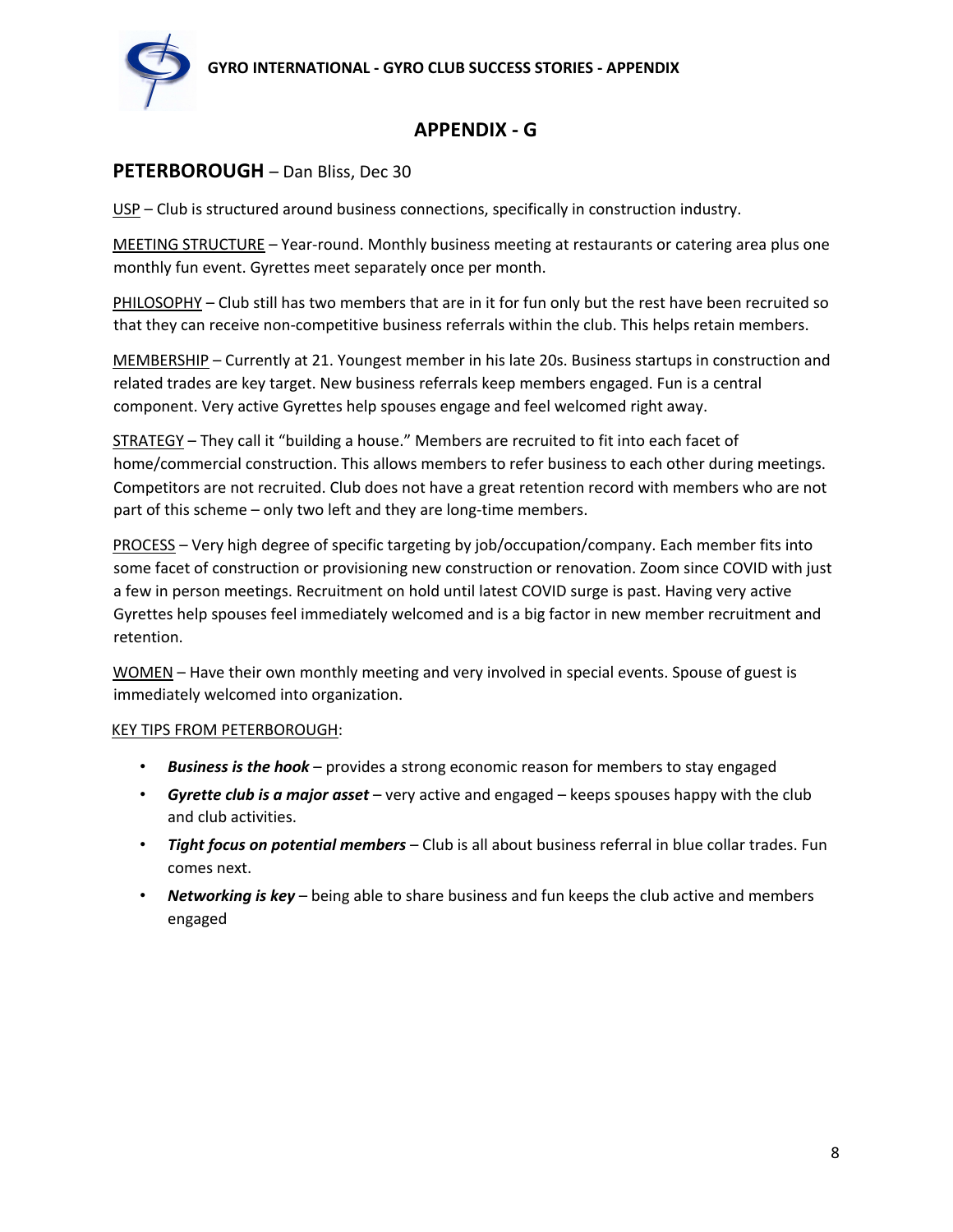

# **APPENDIX - H**

## **NANAIMO**

## **HISTORY**

- 1. Can you tell me how the club started? *The Gyro Club of Nanaimo was inaugurated on August 12, 1922.*
- 2. Can you describe points in the history of the club that really stick out as important?

*Like most gyro clubs the age of the average member was increasing, however a younger member joined invited friends and continued the trend. We now have members in their early 30s all the way up to 90s* 

3. How has membership in the club changed since you've been involved?

*we had a large number of new members, however several older members who are no longer able to attend have left the club. COVID has obviously changed things dramatically as well, notably no handshaking / less comfort in large events.* 

4. How has the community or region served by the club changed through the years?

*Nanaimo Gyro's have a long-standing history of building city parks in Nanaimo. There are 8 parks with Gyro in the name, and 17 parks total we have had involvement in building/improving. In 1986 the Nanaimo Gyro Club established an annual \$1,000 scholarship in memory of Elmer Bradshaw and Jack Ryan, who presided over the Club in 1934 and 1935, respectively. This initial award has grown into two scholarships of \$2,000 each.*

5. Your club represents one of the most successful in Gyro. Is there a time when it wasn't so successful? If so, what caused the change?

*We have always been healthy as far as I know.*

6. What was your experience like when you joined the club?

*Near instant acceptance / feeling of belonging.* 

7. Are there things about the club you like more now than when you joined? *Stronger personal relationships with members.* 

## **PRODUCT/PROGRAM**

1. Can you describe a club meeting?

*While we have a formal agenda, the club meetings themselves are full of fun and teasing each other. We prioritize having fun as one of the more important parts of the meeting. restart with one hour of cocktails, call the meeting to order, have the meeting and then stay around afterwards to catchup.*

2. Are certain types of programs favorites with members?

*We have a " guess who's coming to dinner" monthly event that is quite popular. We also have seasonal events such as Christmas parties in Oktoberfest.*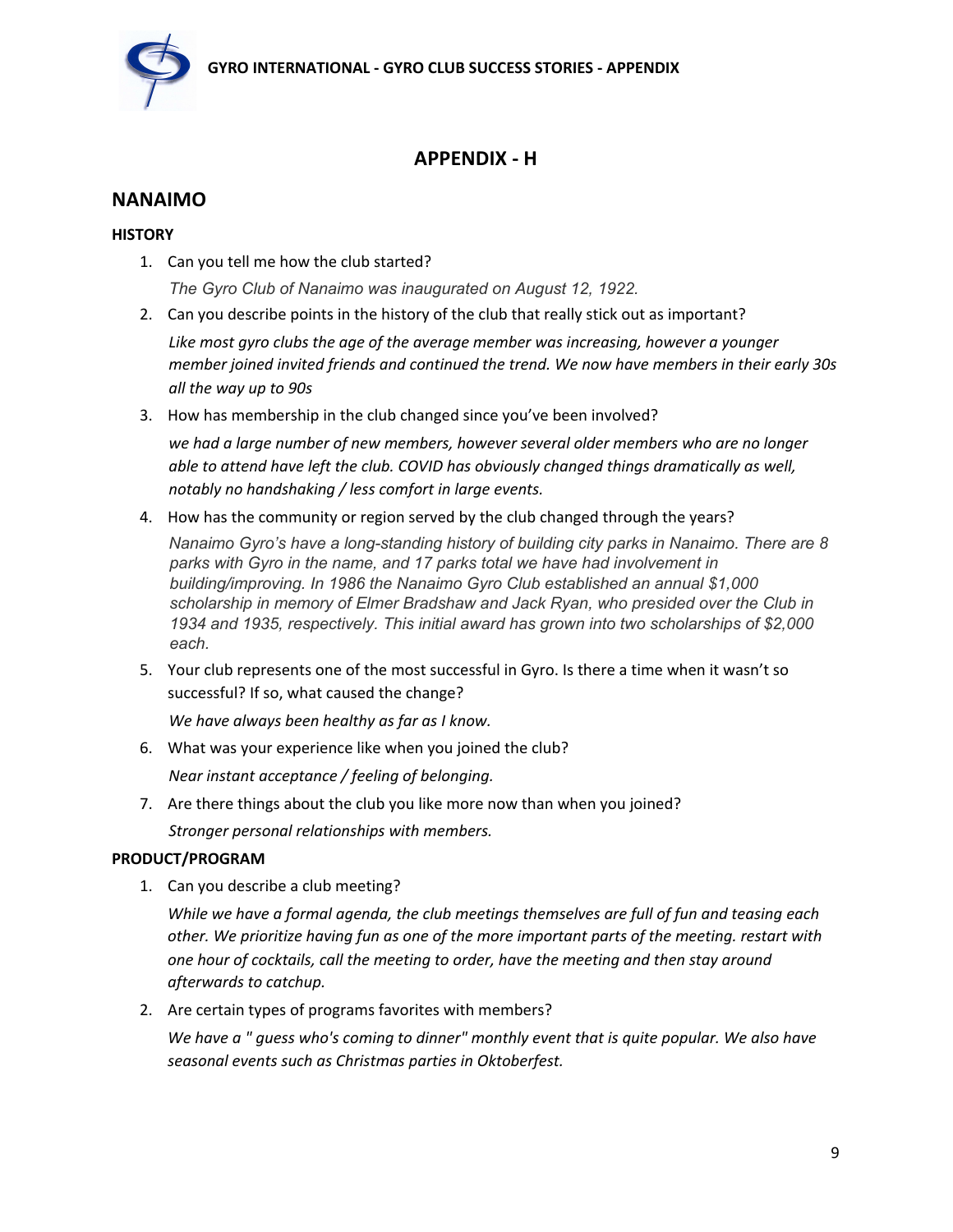## **GYRO INTERNATIONAL - GYRO CLUB SUCCESS STORIES - APPENDIX**



3. Do charitable community events or special project work play any part in recruiting new club members?

*One of our members hosts an annual event raising money for the child development center which is well attended by the club.* 

4. Can you describe any traditions or programs that have become part of your club culture? *We have a "fine jar" to tax people that are underdressed or simply want to tease for some made up reason. This is an enjoyed part of the evening.*

### **PEOPLE**

- 1. Does your club have a special member who is responsible for much of your member growth? *Often the current president / VP tends to increase their recruitment efforts.* 
	- a. Y tell me about him and what he does? *Reaching out to colleagues/friends that have not yet joined and offer a free meal/fun evening out.*
- 2. How do women engage with the club? *Most events are co-ed.*
- 3. Can you identify any specific impact women might have had on club growth?
	- *I think it would increase growth, but may result in loss of some current members*
	- 4. Have you worked to increase diversity in your club?

*Not at the club level but I have been involved in many conversations at the International level attempting to increase diversity across a number of areas.* 

5. Does having younger members in your club factor into your growth?

*Much of our recent growth has been from younger members. They are more likely to have friends not yet in Gyro. Long-term members have typically tried to recruit their friends previously.* \*For Peterborough, Clinton, Nanaimo, and Prince George.

6. Your club has been especially successful in recruiting younger members. Can you explain how that happened or any special programs or steps you took to recruit younger members? *Once a young person is in, it is much easier to recruit others. Younger members tend to sit with other young members initially and eventually spread throughout the room.* 

### **LOCATION**

1. Can you identify anything special about your city/town that makes it a great fit for your Gyro club?

*Gyro does better in small towns where connections are very important.* 

2. How does your club decide on a location to hold a program?

*The board of directors decides.*

3. Does location you choose for programs figure into your strategy for finding and recruiting new club members?

*Somewhat. We are at a golf course where several Gyro members are also golf club members*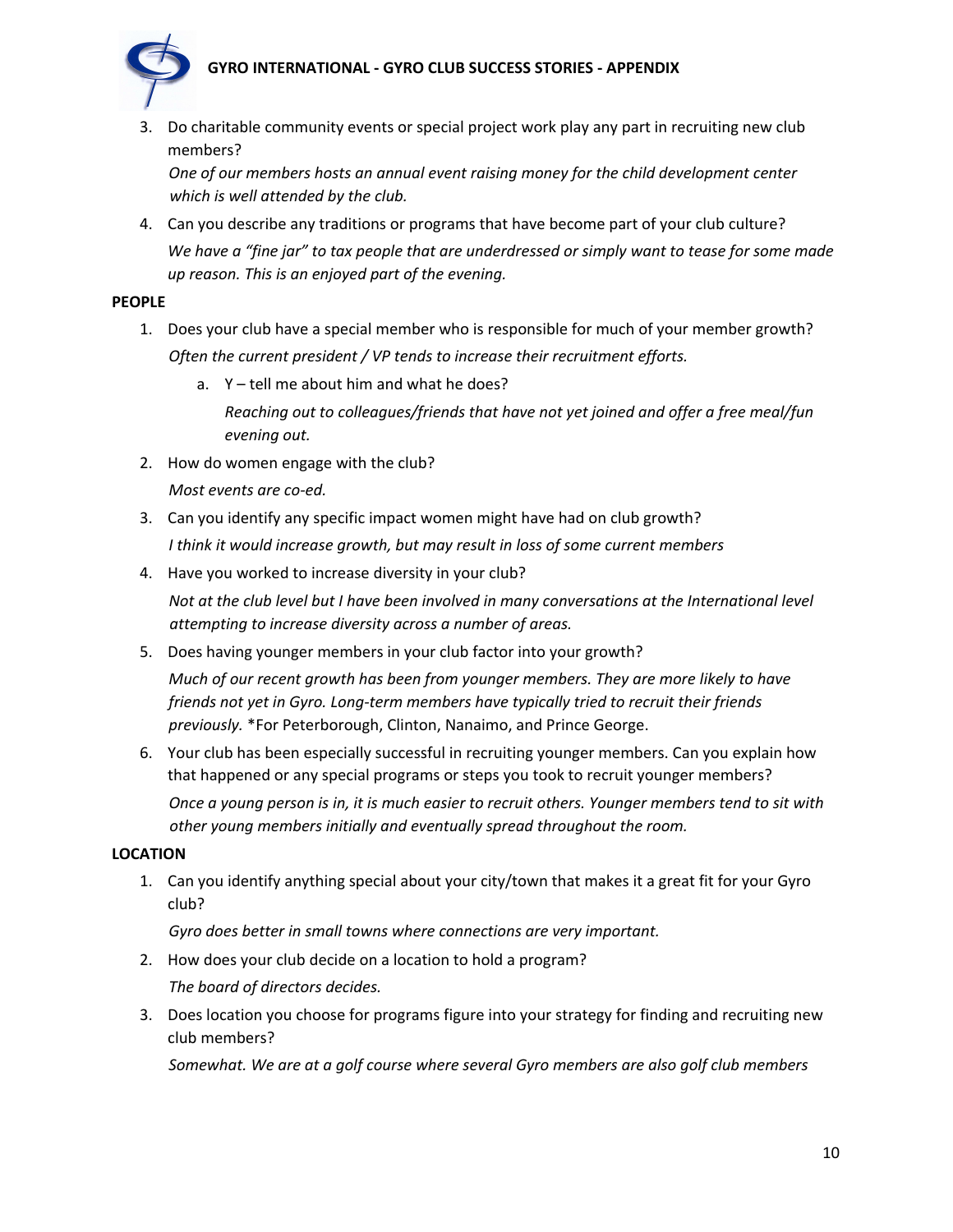## **GYRO INTERNATIONAL - GYRO CLUB SUCCESS STORIES - APPENDIX**



4. Has your club done anything special to assist club members who have trouble driving attend events?

*A close by Gyro will typically pick up any friends that can't drive.* 

5. Has your club managed to keep members connected virtually during COVID? Can you describe how that has worked?

*Zoom events + emails from very old meetings that had funny minutes.* 

### **STRATEGY/PROCESS**

- 1. Can you talk about your club's process for identifying potential members? *No formal process.*
- 2. How do you reach out to potential members what is that process?

*Bring them to the meeting. We have a great conversion rate once someone attends a meeting.* 

3. Is there a particular message about Gyro that seems to resonate with potential members in your area? If so, what is it?

*Friendship and Fun.* 

### **AFFILIATION**

1. Is there some common element besides Gyro membership that connects club members, (labor union, country club, large employer, business organization)?

*Friendship.*

2. Does your club partner with other groups or organizations? If so, can you explain how that works?

*Other Gyro clubs only.* 

3. Are there any business ties between the club and specific businesses for referral, literature distribution, member benefits, or other cooperation? Can you explain how that works? *Nothing official, though many members are business owners and may give discounts to each other.* 

### **COMMUNICATION**

- 1. How often does the club reach out to members? *Minimum weekly.*
- 2. Can you talk about any special outreach program or follow up program for visitors? *Direct by referrer.*

### **PROMOTION**

- 1. How does your club prepare members to invite potential members to the club? *They can bring to a meeting with no notice.*
- 2. Can you share how potential members find you if they are looking on their own? *Website primarily.*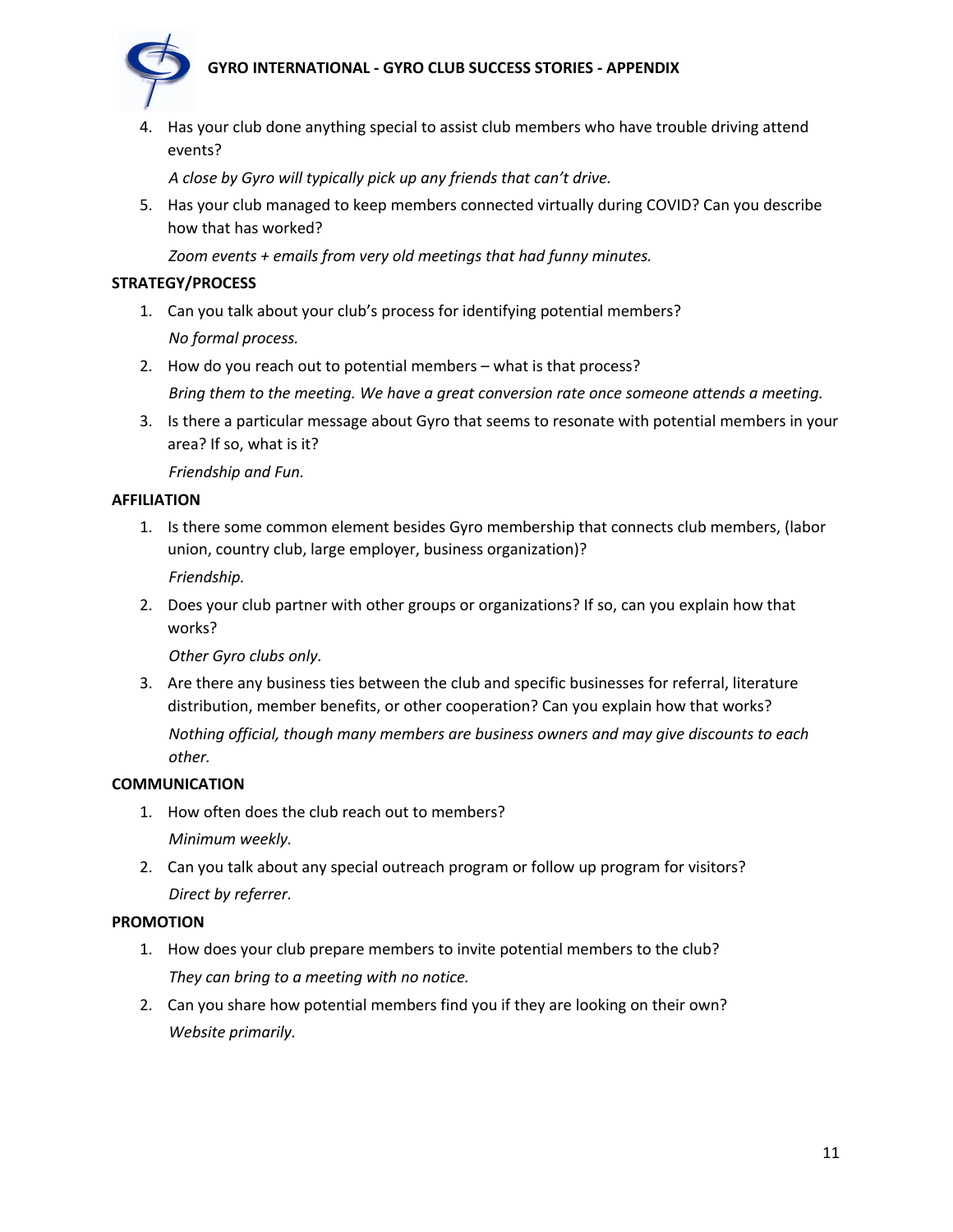

# **APPENDIX - I**

**CALOOSA** John Bint, 2031 Corona Del Sire, North Fort Myers, FL. 33917 Email: standlake@ameritech.net. Phone: 330-605-3382 Caloosa Gyro Club, Florida – Full member Canton Gyro Club, Ohio – Associate member

### **History of the Caloosa Club.**

- 1. This club has been in existence for ten years. It was started by the current president, Steve Anderson. Steve is a long time Gyro member (Seattle Club) and having moved to Florida started the Caloosa Club with three other Gyros, one of them being myself. Two of us are snowbirds so we are only in Florida for 6 months of the year. From a very small beginning it has grown to around 20 members, including 4 associate members.
- 2. Starting a club requires a very strong and patient leader as things don't happen overnight. I noticed that Steve was that person. Without his constant prodding and ideas, the club would not have gotten off the ground or lasted. I live in a gated community and we soon realized that this was a good recruiting ground. We now have 6 members from this community and are in the process of recruiting 2 more.
- 3. Not really. A short time after we formed, we came to the conclusion that the membership would be of retirement age. We have tried to recruit younger members but were not been successful in retaining them. So, our drive is now to concentrate on the retirement community. The downside to this is the attrition rate is high due to health or other reasons. This means that we must be very active in bringing in new members on a regular basis and have made our members aware of this.
- 4. The region served is SW Florida, Cape Coral and Fort Myers which is a resort area and has a rapidly growing population. Many of the people living here are retirees, or snowbirds here for 3- 6 months a year. This is why we have made the decision in (3) above.
- 5. Not really, except when we failed to hold onto the younger working members.
- 6. My first club was at Canton, Ohio where we had a mix of older and younger members. This is not the case with Caloosa where the average age is approaching 80!! We realized after some time that we needed a different recruitment strategy. One of these was to bring in Associate members (Gyros from other clubs) who were spending time in Florida. Although this doesn't increase the overall number of Gyro membership, it adds to the interest of local members for meetings and socials.
- 7. We are better organized, with a program of regular Stag meetings and Couples Socials.

### **Product/Program**

- 1. Due to the fact that we have a number of snowbird members, our program is probably different to other clubs. In the winter/spring months we have two Stag lunch meetings per month  $(1<sup>st</sup>$  and  $3<sup>rd</sup>$ Wednesday) and one Couples social per month.
- 2. Generally, the first meeting is when we discuss business, events etc. and the second is more of a get together for just socializing.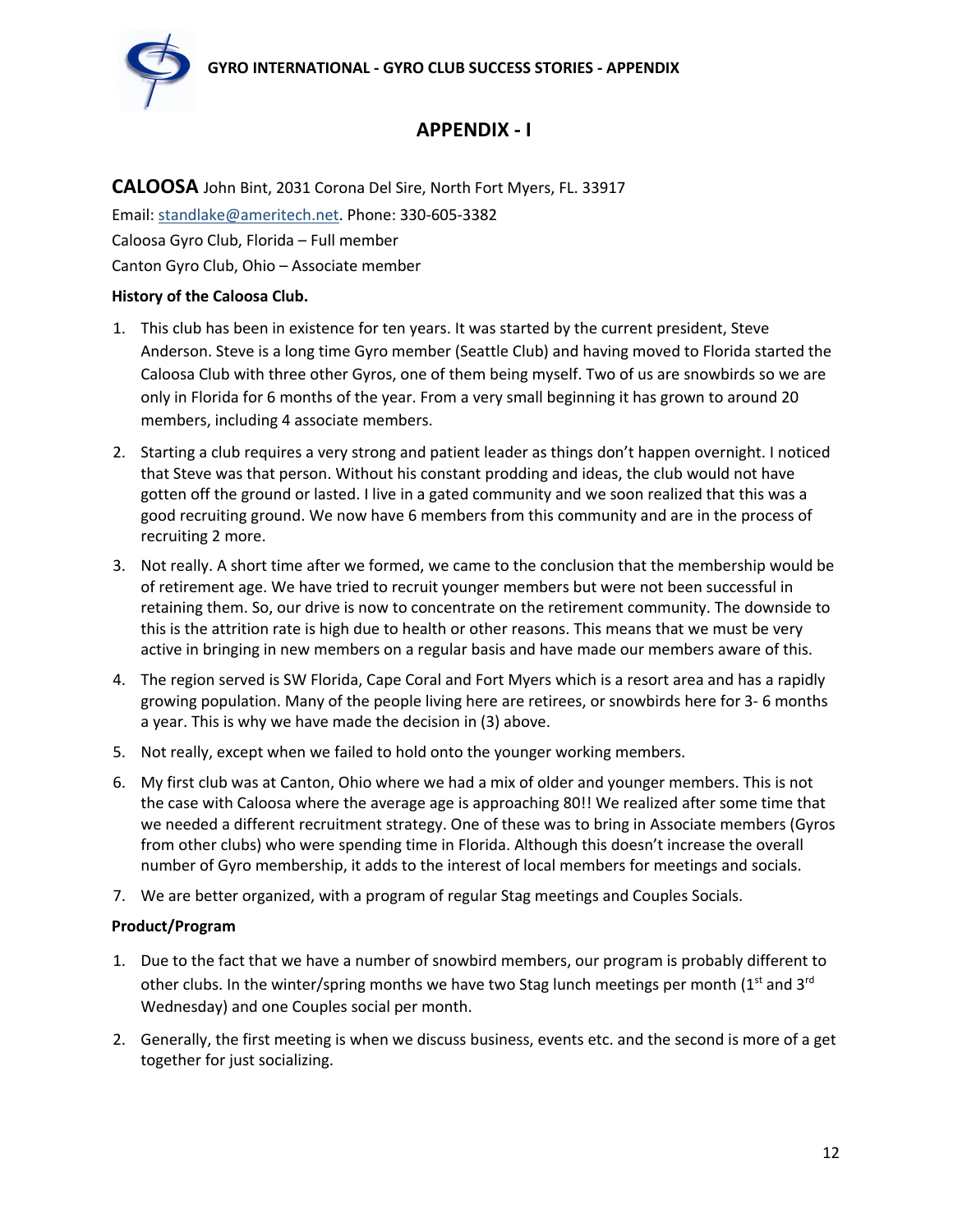## **GYRO INTERNATIONAL - GYRO CLUB SUCCESS STORIES - APPENDIX**



3. I think that house parties are probably the most favored, as they are less expensive than restaurants and it is possible to do things that would be difficult in a restaurant – such as games, gift exchanges, white elephant auctions etc.

Picnics are also a favorite, which we combine with a visit to an interesting place (model aircraft aerodrome, Riverside or park venue. We tend to only have restaurant socials for Christmas or special events such as installation of officers or when we have nothing better planned.

- 4. We invite guests to all socials and stag meetings. I personally feel that it is better to get the interest of both prospective member and wife by inviting them to one or more socials first, rather than the man to a stag meeting first. If the wife had a good time, this would help the prospect to decide to join.
- 5. I have not experienced this, but recently the breakfast group (see later) presented a glass plaque to a waitress and the local press covered it. Our club got mentioned in the write-up. We will have to see if this generates any interest in joining us. My experience is that one of the things members like about Gyro is that we do not take part in charitable or community work. This can be done by Jaycees or other associations that many members also belong to.
- 6. At one of the Stag meetings each year we ask members to give us ideas of what they would like to do for couple's socials. Unfortunately, this does not usually produce many ideas and it is left to the Board of Directors or the President and Secretary to organize. In my former club we would have a planning event in a restaurant and invite wives to attend to have their input.
- 7. In Caloosa we publish a program of all Stag meeting dates and list the names of prospective chairmen to organize the socials. If the designated Chairman accepts the role, he is responsible for organizing the event (with help from the secretary or President). The program is firmed up for the first part of the year and updated over the year.
- 8. The club is too young to have many traditions other than the annual Christmas and Installation Parties. Covid has also restricted what we have done over the last two years.

One event that has become an annual feature is a Shuffleboard tournament at a local Country Club followed by dinner in a member's house. In the past we have had a lobster fest in a local park. This was popular, but the cost became prohibitive, so it was dropped. We also have a speaker program, which usually involves couples. We had speakers from the Coast Guard and will have the local police give a talk next month.

### **People**

- 1. We do not have an official recruitment officer. As I mentioned earlier, I believe that a club needs a strong mentor or mentors. In our case this year it is the President Steve Anderson, who constantly reminds members to invite their friends to events.
- 2. I believe that women are critical in the recruitment process as it can be the wife/partner who will give the added push to a prospect to join the club. If at a social the wife has a good time that will win half the battle. That is why I suggest to members to invite prospects to a social event initially, before bringing them to a Stag meeting.
- 3. See above. In my case it was the wife of the club president who invited my wife and I to a party and that is when I became interested.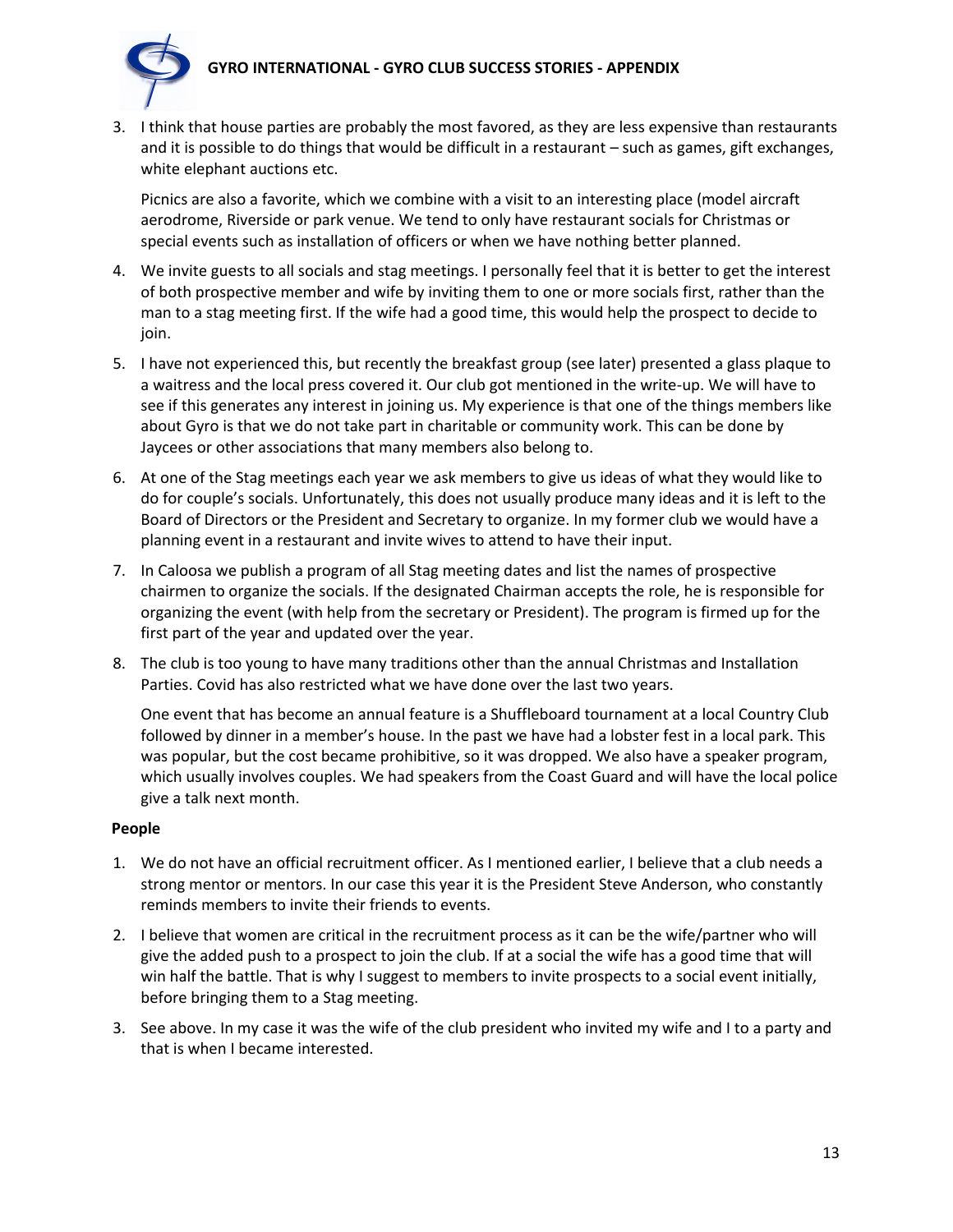

4. No, I have not worked to increase diversity. The subject has not been raised in my club. I am not personally against it; however, I am not sure that the members are ready for it. I believe that the idea of allowing women to join was floated at a convention and was voted down.

#### **Location**

- 1. Only that there are a lot of member prospects in the age group that we are looking at!
- 2. For Stag meetings we try to find a venue that is fairly central to all members. We have not been successful in finding a permanent location yet. Generally, it is the President and Secretary who decide on the location. We survey members after trying a new place to get their take on it. For Socials it is responsibility of the chairman to decide on the location, depending on the number of attendees we expect.
- 3. Yes, we believe that Country Clubs are good recruiting sites. We have 6 members from my community and looking to get 2 more soon. To this end we have held speaker events there and organized a bus trip from there to visit a sugar mill in central Florida. Sounds a bit uninteresting, but it brought in 2 guys!!
- 4. We always carpool if we have to travel any distance. This is easy to do in a small club.
- 5. To my knowledge, the only person to use zoom with corporate is the president. We have kept in touch by email. Covid greatly reduced our activities last year although we still had a picnic, which members were ok with as it was in the open air.

We are currently holding meetings and planning socials in spite of the virus

#### **Strategy/Process**

- 1. We are big believers in "bring in a friend or associate". This has the advantage that you are bringing in someone you know and is going to be the type of person who would be a good fit for the club. I am personally not in favor of advertising for members, as you have no real control of who you are bringing in.
- 2. For the Caloosa Club a breakfast club has been a good recruiting tool. There are many people that would like to join a group for breakfast and conversation. During breakfast the prospect will hear about Gyro and pique his interest.
- 3. In the Canton Club I was involved with forming a golf group. Members were asked to invite prospects. The same would happen again. The prospect would hear that it was a Gyro function and after a few games would quietly be told that it was for Gyro members only. Hardly without exception he would join.
- 4. believe that it is all about being a friendship association. I guess that being part of an international organization is a plus to some people. I think that over the years this latter point has decreased. This is probably because the average age has greatly increased, and people are not so interested in travelling to conventions.
- 5. We do not have a membership director. We make it clear that each of us has a duty to bring in new members.
- 6. We do not have any specific program to retain members other than trying to keep everyone interested with the speaker and social events etc. I suppose that the breakfast club and golf group fall into that category also.